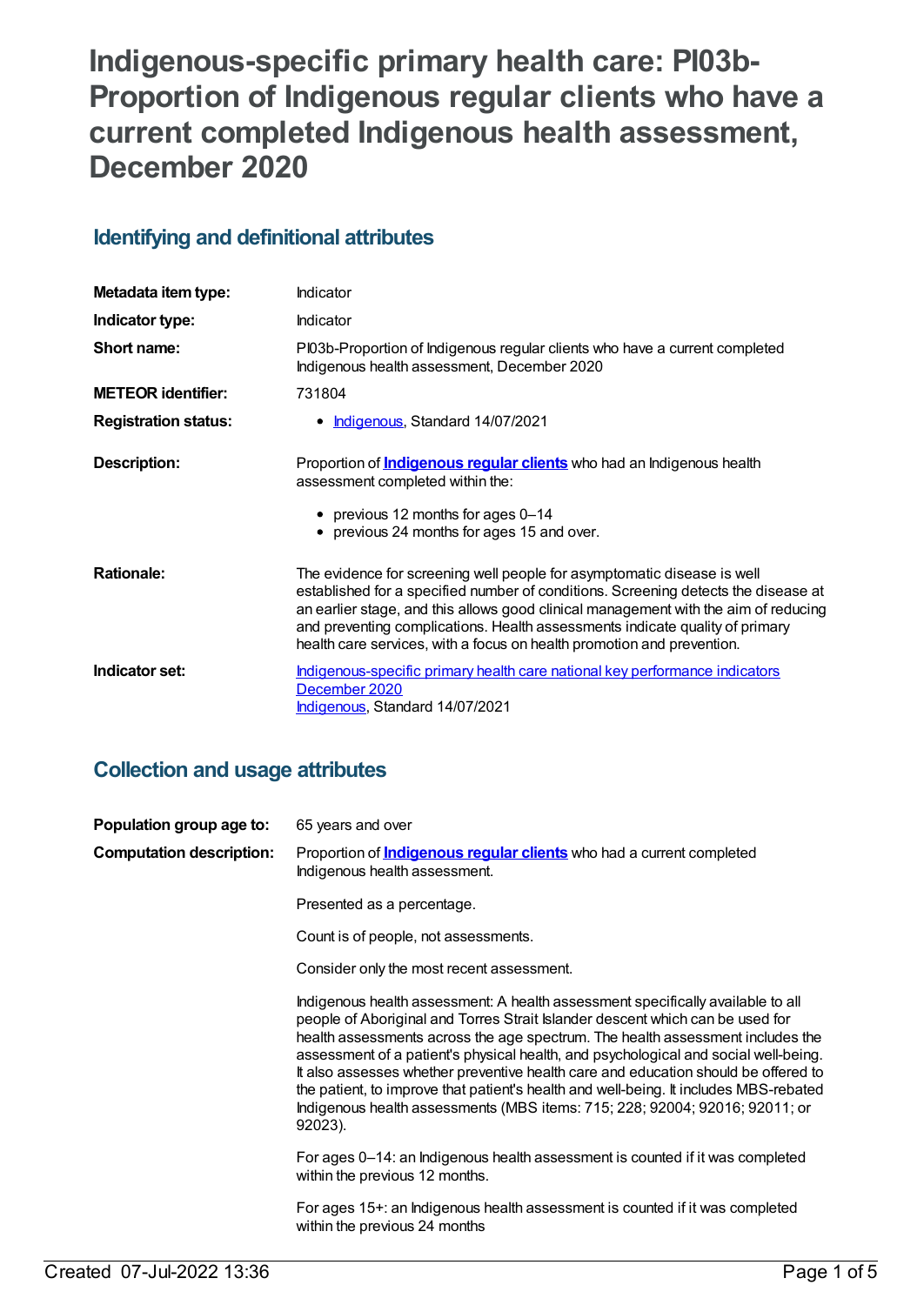| <b>Computation:</b>      | (Numerator ÷ Denominator) x 100                                                                                                                                                          |
|--------------------------|------------------------------------------------------------------------------------------------------------------------------------------------------------------------------------------|
| <b>Numerator:</b>        | Calculation A:<br>Number of Indigenous regular clients who had a current completed in-person MBS-<br>rebated Indigenous health assessment (MBS items: 715; or 228).                      |
|                          | Calculation B:<br>Number of Indigenous regular clients who had a current completed Telehealth<br>MBS-rebated Indigenous health assessment (MBS items: 92004; 92016; 92011;<br>or 92023). |
| Numerator data elements: | Data Element / Data Set-                                                                                                                                                                 |
|                          | Person-age, total years N[NN]                                                                                                                                                            |
|                          | Data Source                                                                                                                                                                              |
|                          | Indigenous-specific primary health care national Key Performance Indicators<br>(nKPI) data collection                                                                                    |
|                          | NMDS / DSS                                                                                                                                                                               |
|                          | Indigenous-specific primary health care NBEDS December 2020                                                                                                                              |
|                          | Data Element / Data Set-                                                                                                                                                                 |
|                          | Person-Indigenous status, code N                                                                                                                                                         |
|                          | Data Source                                                                                                                                                                              |
|                          | Indigenous-specific primary health care national Key Performance Indicators<br>(nKPI) data collection                                                                                    |
|                          | NMDS / DSS                                                                                                                                                                               |
|                          | Indigenous-specific primary health care NBEDS December 2020                                                                                                                              |
|                          | Guide for use                                                                                                                                                                            |
|                          | Indigenous only.                                                                                                                                                                         |
|                          | Data Element / Data Set                                                                                                                                                                  |
|                          | Person-sex, code X                                                                                                                                                                       |
|                          | Data Source                                                                                                                                                                              |
|                          | Indigenous-specific primary health care national Key Performance Indicators<br>(nKPI) data collection                                                                                    |
|                          | NMDS / DSS                                                                                                                                                                               |
|                          | Indigenous-specific primary health care NBEDS December 2020                                                                                                                              |
|                          | Data Element / Data Set-                                                                                                                                                                 |
|                          | Person-regular client indicator, yes/no code N                                                                                                                                           |
|                          | Data Source                                                                                                                                                                              |
|                          | Indigenous-specific primary health care national Key Performance Indicators<br>(nKPI) data collection                                                                                    |
|                          | NMDS / DSS                                                                                                                                                                               |
|                          | Indigenous-specific primary health care NBEDS December 2020                                                                                                                              |
|                          | Guide for use                                                                                                                                                                            |
|                          | Regular clients only.                                                                                                                                                                    |

**Data Element / Data Set**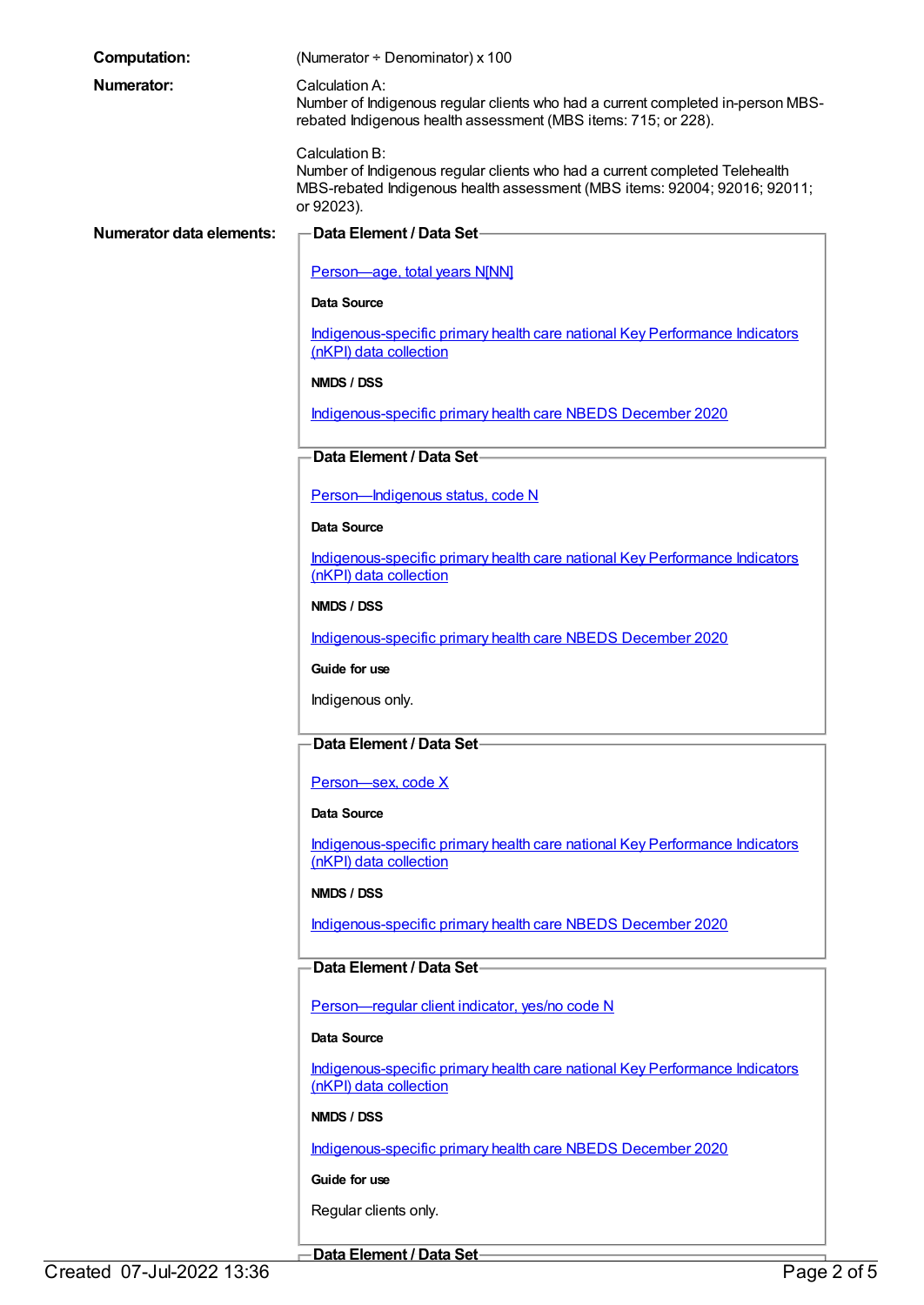Person-Indigenous health assessment type, code N **Data Source** [Indigenous-specific](https://meteor.aihw.gov.au/content/737914) primary health care national Key Performance Indicators (nKPI) data collection **NMDS / DSS** [Indigenous-specific](https://meteor.aihw.gov.au/content/738532) primary health care NBEDS December 2020 **Denominator: Calculation A and B:** Total number of Indigenous regular clients. **Denominator data elements: Data Element / Data Set** [Person—Indigenous](https://meteor.aihw.gov.au/content/602543) status, code N **Data Source** [Indigenous-specific](https://meteor.aihw.gov.au/content/737914) primary health care national Key Performance Indicators (nKPI) data collection **NMDS / DSS** [Indigenous-specific](https://meteor.aihw.gov.au/content/738532) primary health care NBEDS December 2020 **Guide for use** Indigenous clients only. **Data Element / Data Set** Person-regular client indicator, yes/no code N **Data Source** [Indigenous-specific](https://meteor.aihw.gov.au/content/737914) primary health care national Key Performance Indicators (nKPI) data collection **NMDS / DSS** [Indigenous-specific](https://meteor.aihw.gov.au/content/738532) primary health care NBEDS December 2020 **Guide for use** Regular clients only. **Disaggregation:** 1. Age group: a) 0–4 years b) 5–14 years c) 15–24 years

d) 25–34 years e) 35–44 years f) 45–54 years g) 55–64 years h) 65 years and over.

3. Type of health assessment:

a) In-person MBS-rebated Indigenous health assessment b) Telehealth MBS-rebated Indigenous health assessment.

2. Sex: a) Male b) Female.

**Created 07-Jul-2022 13:36** Page 3 of 5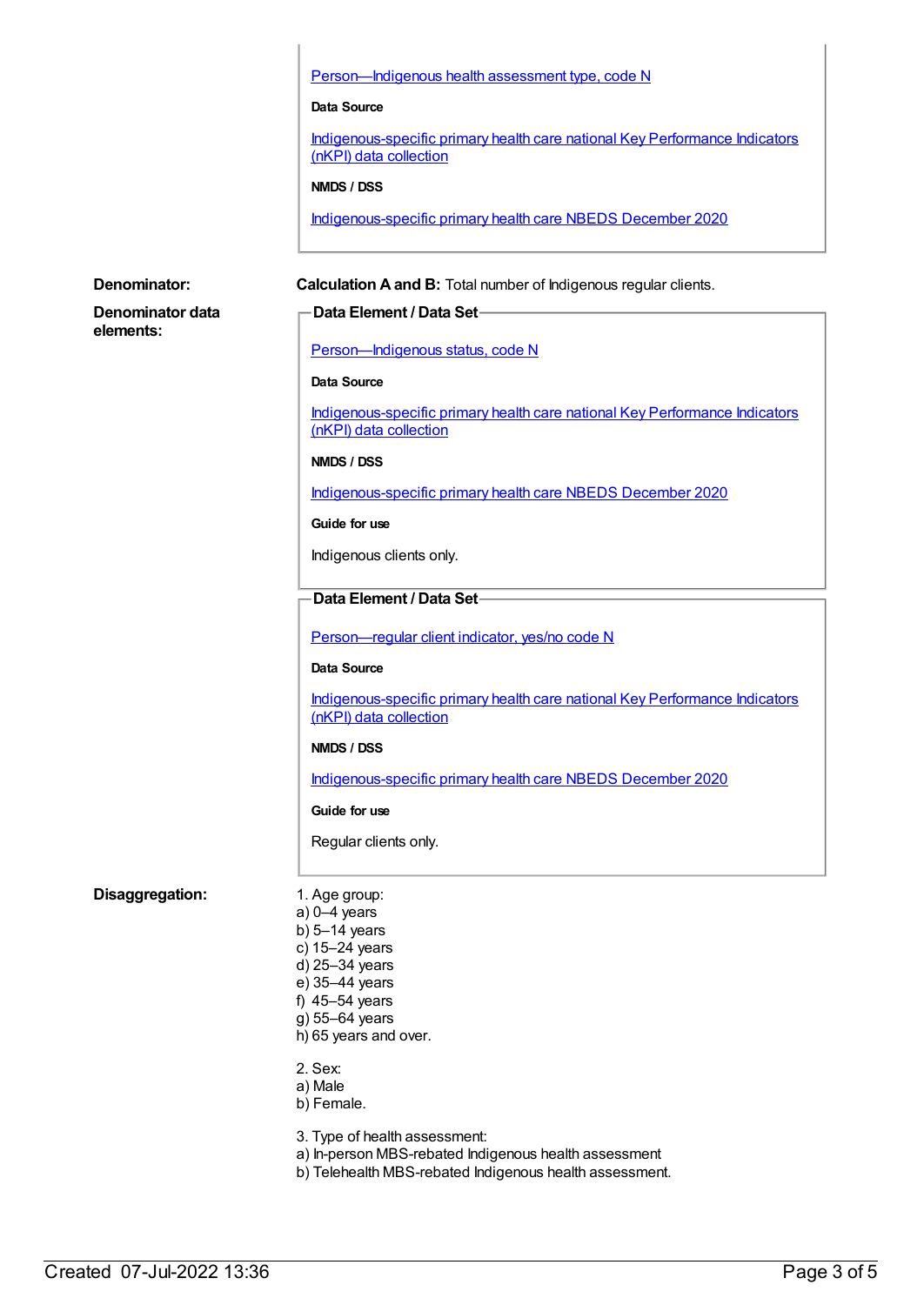# **Disaggregation data elements: Data Element / Data Set** [Person—age,](https://meteor.aihw.gov.au/content/303794) total years N[NN] **Data Source** [Indigenous-specific](https://meteor.aihw.gov.au/content/737914) primary health care national Key Performance Indicators (nKPI) data collection **NMDS / DSS** [Indigenous-specific](https://meteor.aihw.gov.au/content/738532) primary health care NBEDS December 2020 **Data Element / Data Set** Person-sex, code X **Data Source** [Indigenous-specific](https://meteor.aihw.gov.au/content/737914) primary health care national Key Performance Indicators (nKPI) data collection **NMDS / DSS** [Indigenous-specific](https://meteor.aihw.gov.au/content/738532) primary health care NBEDS December 2020 **Data Element / Data Set** Person-Indigenous health assessment type, code N **Data Source** [Indigenous-specific](https://meteor.aihw.gov.au/content/737914) primary health care national Key Performance Indicators (nKPI) data collection **NMDS / DSS** [Indigenous-specific](https://meteor.aihw.gov.au/content/738532) primary health care NBEDS December 2020

**Comments:** Census date for reporting is 31 December 2020.

### **Representational attributes**

| Percentage |
|------------|
| Real       |
| Person     |
| N[NN].N    |
|            |

#### **Indicator conceptual framework**

**Framework and dimensions:** [Effective/Appropriate/Efficient](https://meteor.aihw.gov.au/content/410681)

#### **Data source attributes**